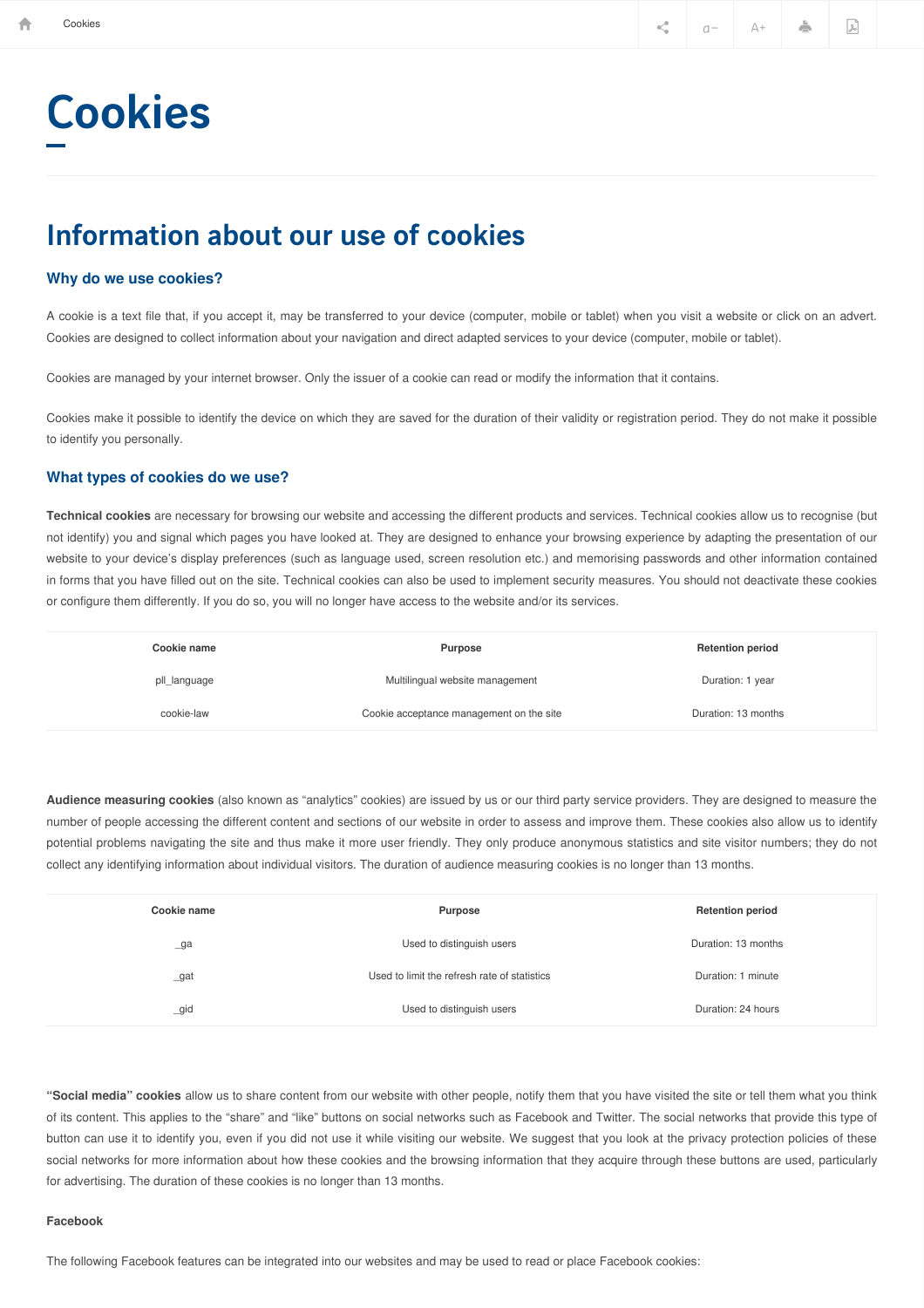– The Facebook "like" button, which allows the user to indicate that they like something on Facebook

– Log in to Facebook, which allows the user to log in to their Facebook account and use it to interact with our websites

– Share on Facebook, which allows the user to share something with other people on Facebook

– The Facebook Social Graph, which allows our websites to extract content from Facebook such as images from the user's profile or public published posts

Click here to see the [Facebook](https://www.facebook.com/about/privacy/) privacy policy Click here for [information](https://www.facebook.com/help/cookies) about the cookies used by Facebook

#### **Twitter**

The following Twitter features can be integrated into our websites and may be used to read or place Twitter cookies:

– Log in to Twitter, which allows the user to log in to their Twitter account and use it to interact with our websites

– The "tweet" button

Click here to see the Twitter [Privacy](https://twitter.com/privacy) Policy Click here for [information](https://help.twitter.com/fr/rules-and-policies/twitter-cookies) about the cookies used by Twitter

### **YouTube & Google**

The following YouTube and Google features can be integrated into our websites and may be used to read or place YouTube and Google cookies:

– The YouTube video player, which shows YouTube videos on our websites

– Sign in to YouTube, which allows the user to log in to their YouTube account and use it to interact with the DEC via our websites

Click here to see the Google [Privacy](http://www.google.com/intl/fr/policies/privacy/) Policy (also applies to YouTube)

### Your options regarding cookies

You can configure the cookies that we use on the VINCI Energies Group websites in two ways: with the **cookie management tool** that we have made available on the site, or by changing your internet browser settings. You can choose to deactivate some or all cookies at any time with the cookie settings (activation or deactivation buttons) accessible via the "more information about cookies" link in the cookie banner — with the exception of the technical cookies needed for the site to function, as explained above. You can also change your browser settings so that cookies can be saved or deleted by your device.

### Blocking cookies with your internet browser:

You can deactivate some or all cookies at any time. You can also change your browser settings to notify you when cookies are placed on your device and to ask you whether you accept them or not, either on a case by case basis or all at once). We would like to remind you, however, that deactivating all cookies will stop you from being able to use our site in the usual way, apart from the basic functions.

Each browser is configured differently when it comes to managing cookies and your choices. This will be explained in the help menu of your browser, which will tell you how to adjust your cookie settings. For:

- Google Chrome™: <https://support.google.com/chrome/answer/95647>
- Microsoft Internet Explorer™: <https://support.microsoft.com/help/17442/windows-internet-explorer-delete-manage-cookies>
- Mozilla Firefox™: <https://support.mozilla.org/kb/enable-and-disable-cookies-website-preferences>
- Apple Safari™ :<https://support.apple.com/kb/PH21411>
- Opera™ : <http://www.opera.com/blogs/news/2015/08/how-to-manage-cookies-in-opera/>

You can also change your browser settings so that it sends a code to websites to indicate that you do not want to be tracked ("Do Not Track" feature). For:

- Google Chrome™ : <https://support.google.com/chrome/answer/2790761>
- Microsoft Internet Explorer™ :<https://support.microsoft.com/help/17288/windows-internet-explorer-11-use-do-not-track>
- Mozilla Firefox™ :<https://support.mozilla.org/kb/how-do-i-turn-do-not-track-feature>
- Apple Safari™ :<https://support.apple.com/kb/PH21416>
- Opera™ : <http://help.opera.com/Windows/12.10/en/notrack.html>

### Blocking audience measuring cookies: